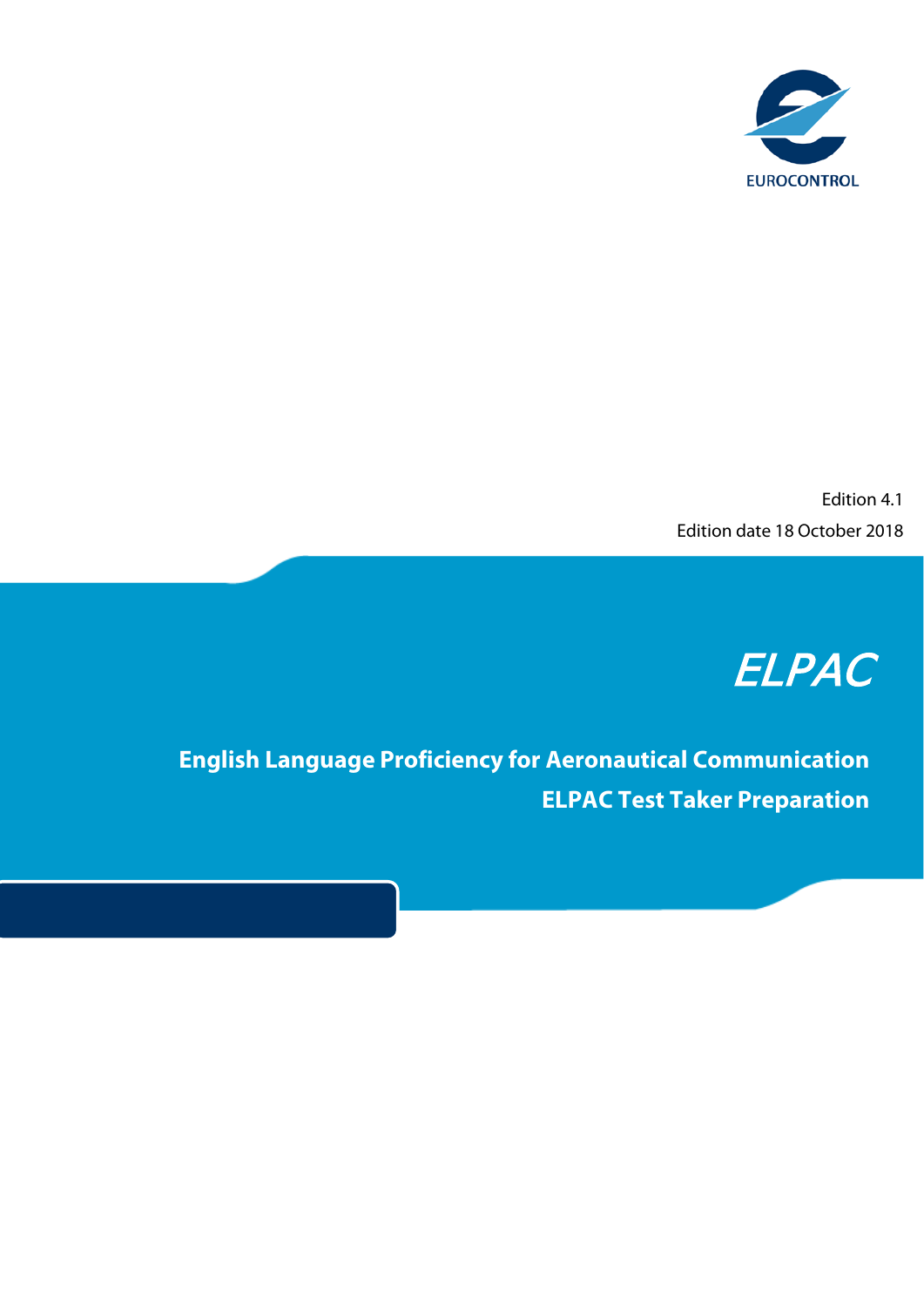ELPAC is developed in cooperation with:

# **ENOVATE**

ENOVATE is responsible for the technical infrastructure to host and operate the ELPAC test including the provision of technical support to users on request.



ZHAW is responsible for the English language and linguistic aspects of the ELPAC test including the evaluation of ELPAC test items, test format and the ELPAC examiner training.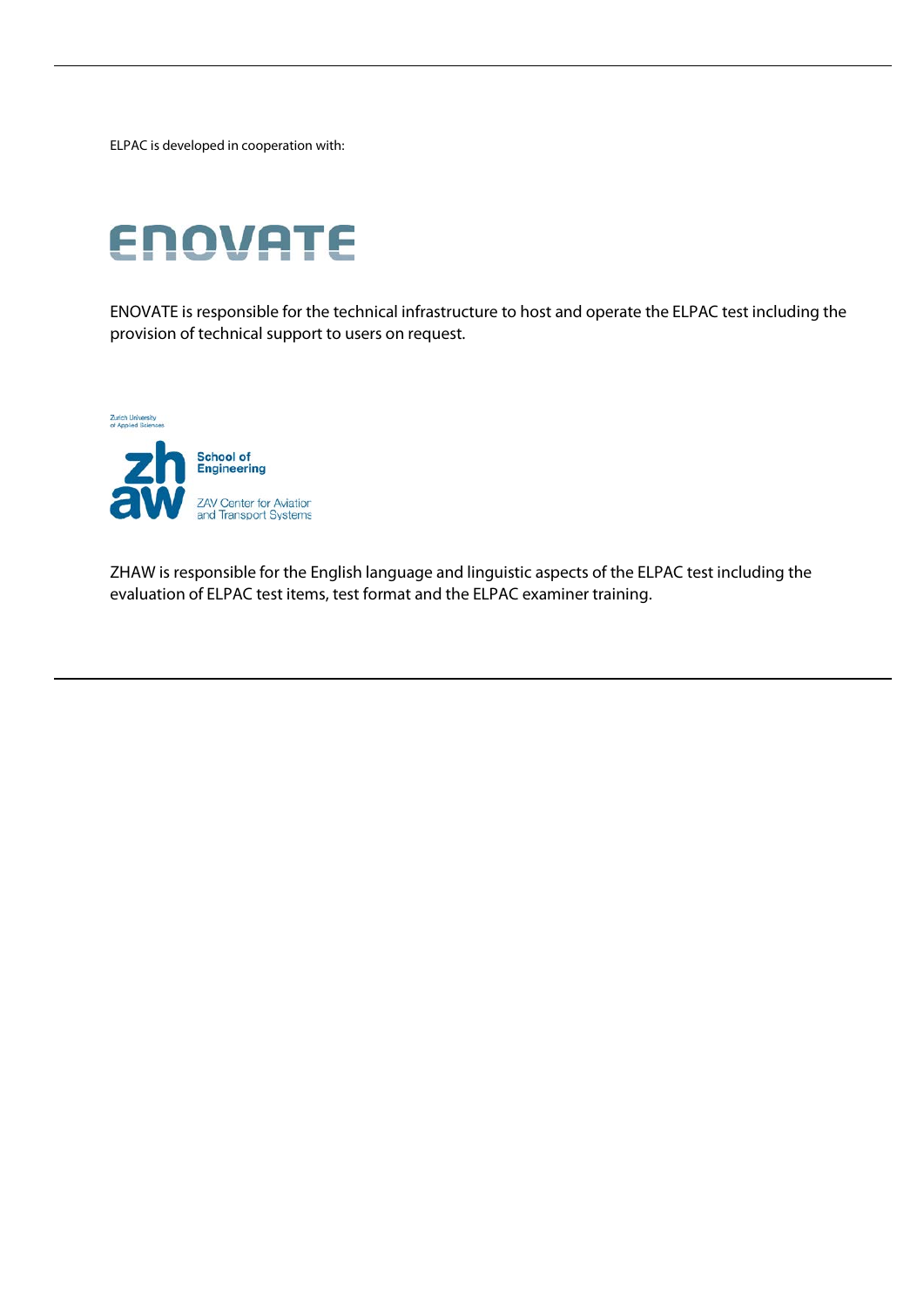Contact details:

Eurocontrol IANS 12 rue Antoine de Saint-Exupéry L-1432 Luxembourg Luxembourg

ELPAC service manager tel: +352 436061 209 email: elpac@eurocontrol.int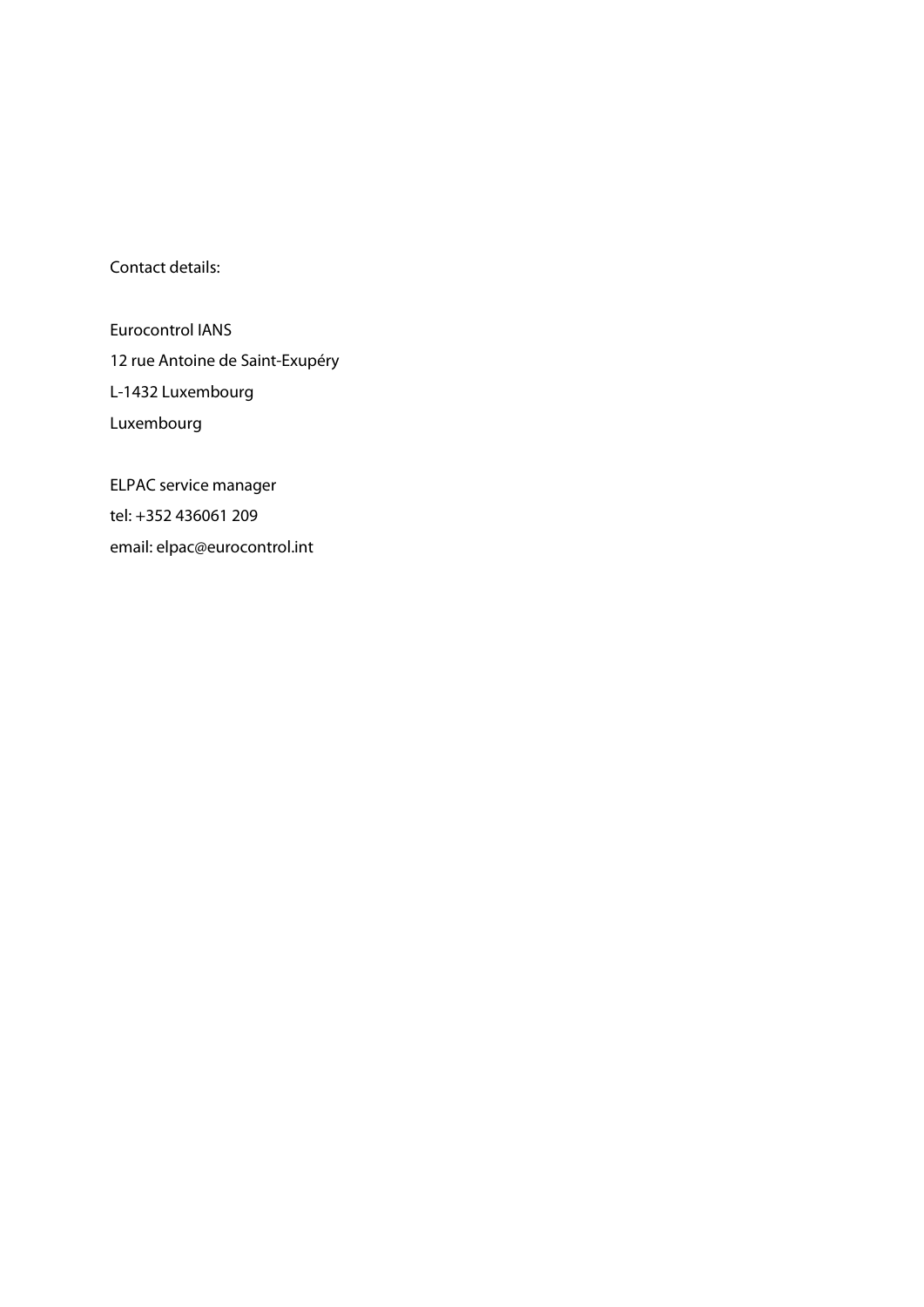## Introduction

This document has been given to you because you are registered to take the ELPAC test in the near future. Perhaps you already know the time and place of the assessment. The document should help you to better prepare for the test. If provides useful information on what the structure of the test is like, as well as tips on how best to answer the questions in the different tasks of the test.

## Why do I have to do this test?

Perhaps you're wondering why you have to do this test? And indeed, it may well be that you've been working in an operational environment for many years, using ICAO standard phraseology every day and without ever encountering any problems or issues related to language.

The requirement for air traffic controllers and pilots to demonstrate their proficiency in English was introduced in 2011 by the International Civil Aviation Organisation – ICAO. The language proficiency requirements were introduced as the result of a series of severe incidents and accidents in which communication or a lack of language skill were contributing factors.

The ELPAC test was designed specifically to meet the language proficiency requirements for air traffic controllers and pilots as they are defined by ICAO.

## What is being tested with the ELPAC test?

As part of your training to become a pilot, you attended a course in radiotelephony communication, in which you learned how to use ICAO standard phraseology properly. However, in your experience as a pilot or air traffic controller we're pretty sure you've come across situations where you were unable to use ICAO standard phraseology – for example because it was such an unusual or unexpected circumstance.

**The ELPAC test does not assess your knowledge or ability to use ICAO standard phraseology! Rather, the ELPAC test focusses on your ability to communicate effectively in unusual or unexpected situations and in the context of aeronautical communication using plan English.**

## What is the difference between ICAO standard phraseology and plain English?

ICAO standard phraseology uses a vocabulary of roughly 500 English words. That is really not very much. These words usually have a reduced scope in comparison their use in everyday language in that they are only used with one meaning in ICAO standard phraseology. For example, in radiotelephony communication the word 'confirm' is used only to mark a transmission as a question.

ICAO standard phraseology also uses different pronunciation to 'normal' English. For example, in radiotelephony communication you say the number '9' as 'niner' and the number '5' as 'fife'. Obviously, this is done to distinguish the sounds more clearly. This can be useful, because the quality of the sound on the frequency is not always good and could potentially lead to misunderstanding.

**The ELPAC test assesses your ability to use plain English, as it is used in the context or aeronautical communication; as well as your ability to shift between using plain English and ICAO standard phraseology.**

**In the ELPAC test you will not be assessed on what you think or on the operational correctness of your responses – but on how well you can express yourself in English!**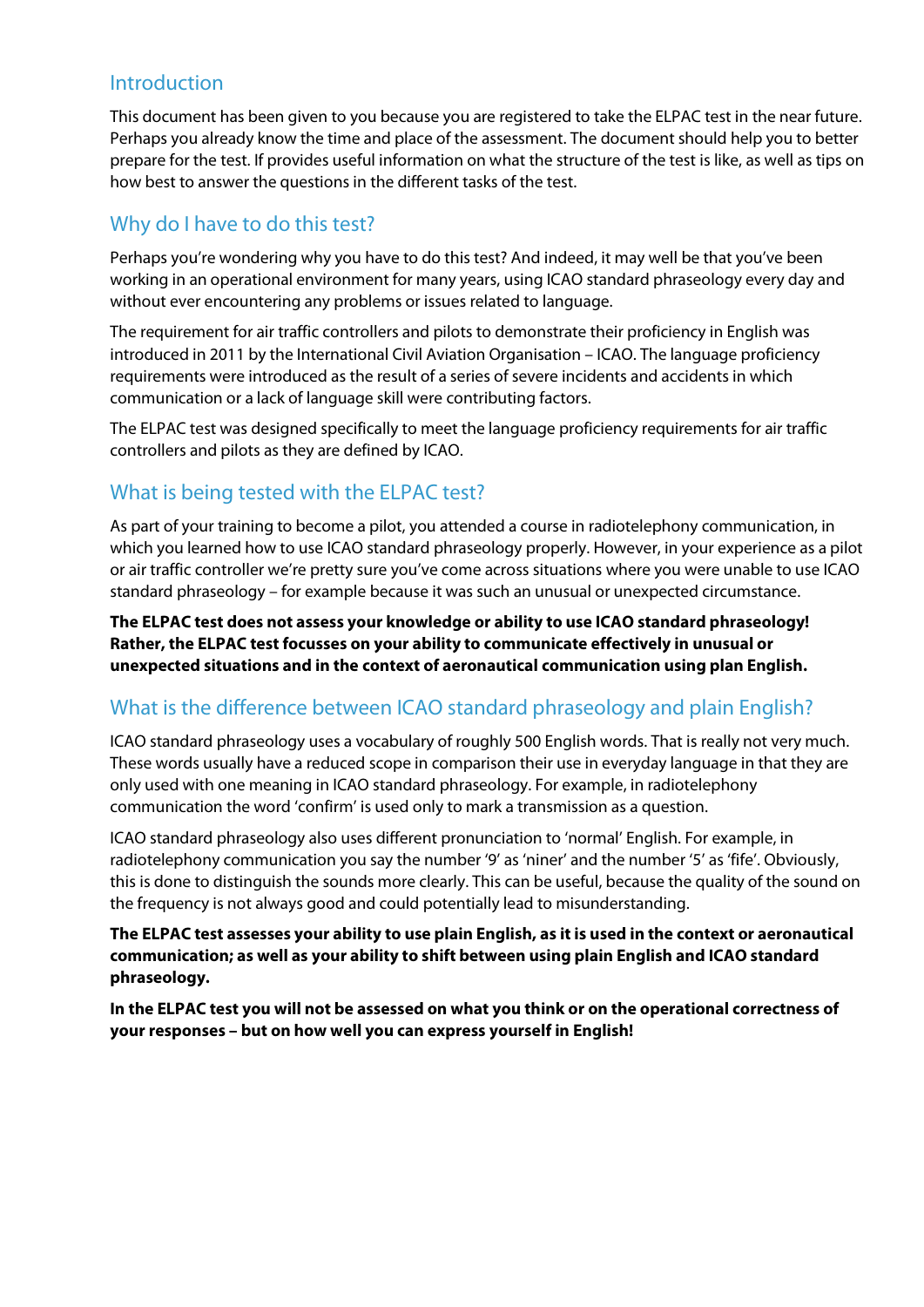## Who will be assessing me?

There will be two assessors in the room during the oral part of the ELPAC test. One of them is an English language expert who has a background in English language teaching or language testing. The other assessor in an operational expert. So in other words, a pilot or an air traffic controller – somebody who is familiar with radiotelephony communication.

Having two assessors in the room is simply a question of best practice. Furthermore, the operational expert has the responsibility to ensure that the language you use during the test is appropriate for the context of aeronautical communication.

In order to become and ELPAC assessor, both the English language expert and the operational expert had to undergo screening and training. The training course takes a whole week and usually takes place at the Eurocontrol Institute of Air Navigation Services in Luxembourg. Every year, assessors are required by ICAO to attend a refresher training course. In addition, Eurocontrol does spot checks to ensure that the assessors are applying the ELPAC test methodology correctly.

#### **So you may rest assured that the people testing you know what they are doing and have been properly and professionally trained!**

## How is my performance on the test evaluated?

The assessors both use the ICAO rating scale to mark your performance. You can find a copy of the ICAO rating scale on the last page of this document. The ICAO rating scale was designed by an expert panel on behalf of ICAO.

You are tested in six language areas: pronunciation, vocabulary, structure, fluency, comprehension and interaction. You are only tested for your listening and speaking skill. **You are not being tested for reading or writing!**

The ICAO rating scale has six levels. Level 1 is the lowest, and level 6 is the highest you can achieve. Level 4 is the so called 'operational' level, because in order to pass the test, you will need to achieve at least a level 4.

There is no cumulative score. This is a rule that was defined by ICAO. It means that you need to achieve at least a level 4 in every one of the six criteria that are being tested. So for example, let's just say you achieve the following score:

| Pronunciation: | 4 |
|----------------|---|
| Structure:     | 3 |
| Vocabulary:    | 4 |
| Fluency:       | 4 |
| Comprehension: | 5 |
| Interaction:   |   |

The average score is a 4. However, the lowest score is a 3 for structure, which means that this result would still be a fail.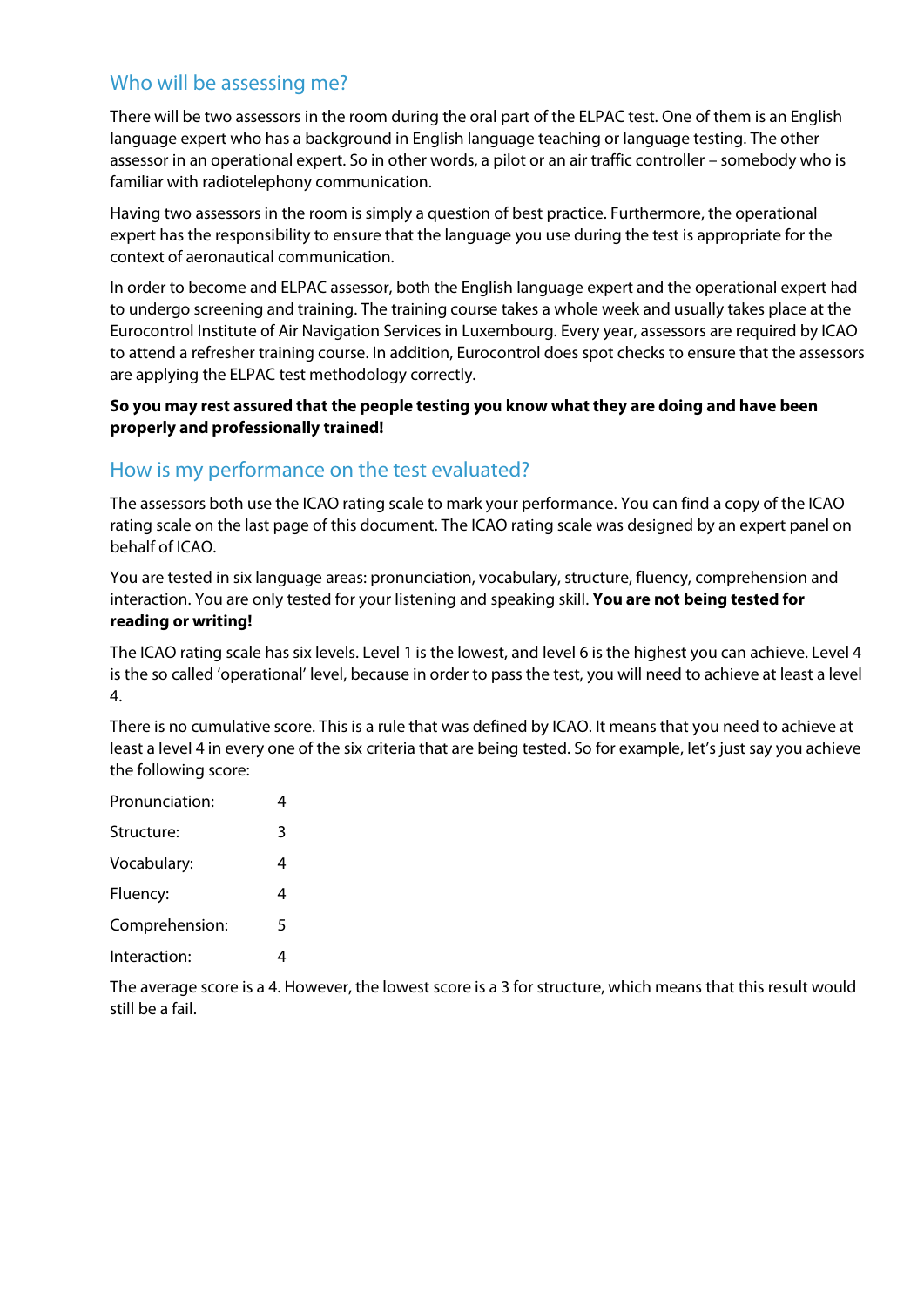## So what does the ELPAC test look like?

Okay, so probably by now you're wondering what the ELPAC test looks like? In this chapter we'll be taking you through the test step by step, so you'll know what to expect.

Before we start though, we'd just like to point out that there is a sample version of paper 1 of the ELPAC test available a[t www.elpac.info,](http://www.elpac.info/) where you will also find videos of papers 2 and 3 of the test. In preparation for the test, your test administrators will send you a link to the ELPAC website for you to prepare.

**We strongly recommend that, in order to become familiar with the layout and questions of the test, you do the sample test version and watch the videos at least once before taking the ELPAC test.**

## There are three parts to the ELPAC test

The ELPAC test has three parts, which are referred to as paper 1, paper 2 and paper 3.

- Paper 1 is the listening comprehension part of the test.
- Paper 2 is the oral interaction part of the test. In paper 2 there are specific versions that were designed for tower, approach, en route and apron controllers and for pilots with an ATP licence. Paper 2 reflects the range of communication tasks undertaken in the ops room and the cockpit respectively.

The focus of the test is on language proficiency and not on operational procedures.

Papers 1 and 2 of the ELPAC test assess language proficiency at ICAO levels 4 and 5. The level 6 criteria of the ICAO rating scale are assessed in paper 3, which is a test of communicative ability.

In the following chapters we will go through the three papers of the ELPAC test, one by one.

## ELPAC Paper 1

Paper 1 tests your understanding of radiotelephony communications in routine and non-routine situations. The recordings are all based on authentic material and range from short standard pilot/controller transmissions to longer communications in which air traffic controllers and pilots deal with non-routine or unexpected situations on the frequency. This part of the ELPAC test lasts approximately 43 minutes.

ELPAC paper 1 has six parts. In each part of paper 1 you will hear a number of recordings. As each part appears on the screen before you, you will see and hear instructions on how to answer the questions – by clicking on boxes in a table or by typing a few words in the spaces provided – **You will not lose marks for spelling mistakes.**

The full instructions will disappear once the test part starts, but simplified instructions will remain on the screen. At the beginning of each part there is an example. The example will illustrate the type of test questions in that respective test part. The example items will be answered by the computer – **Do not try to answer these items**.

There is a limited amount of time to answer each test item. When the time for each item is over, the next item, highlighted by a blue frame, will start automatically – **You should align the cursor with the blue frame in which you have to type your answers.**

Answer each question as you hear the information. Do not wait until the end of the audio file before answering. This is not a memory test. Once a test part is completed, you cannot go back to it. However, within the time available for each part you can correct or change your answers if you wish to.

The test is time-driven. Once it starts, you must complete each item as it is presented to you. When part 6 is finished you will hear 'That is the end of the test' – **Don't forget to log-out completely. Otherwise, the assessors cannot mark the results of your test.**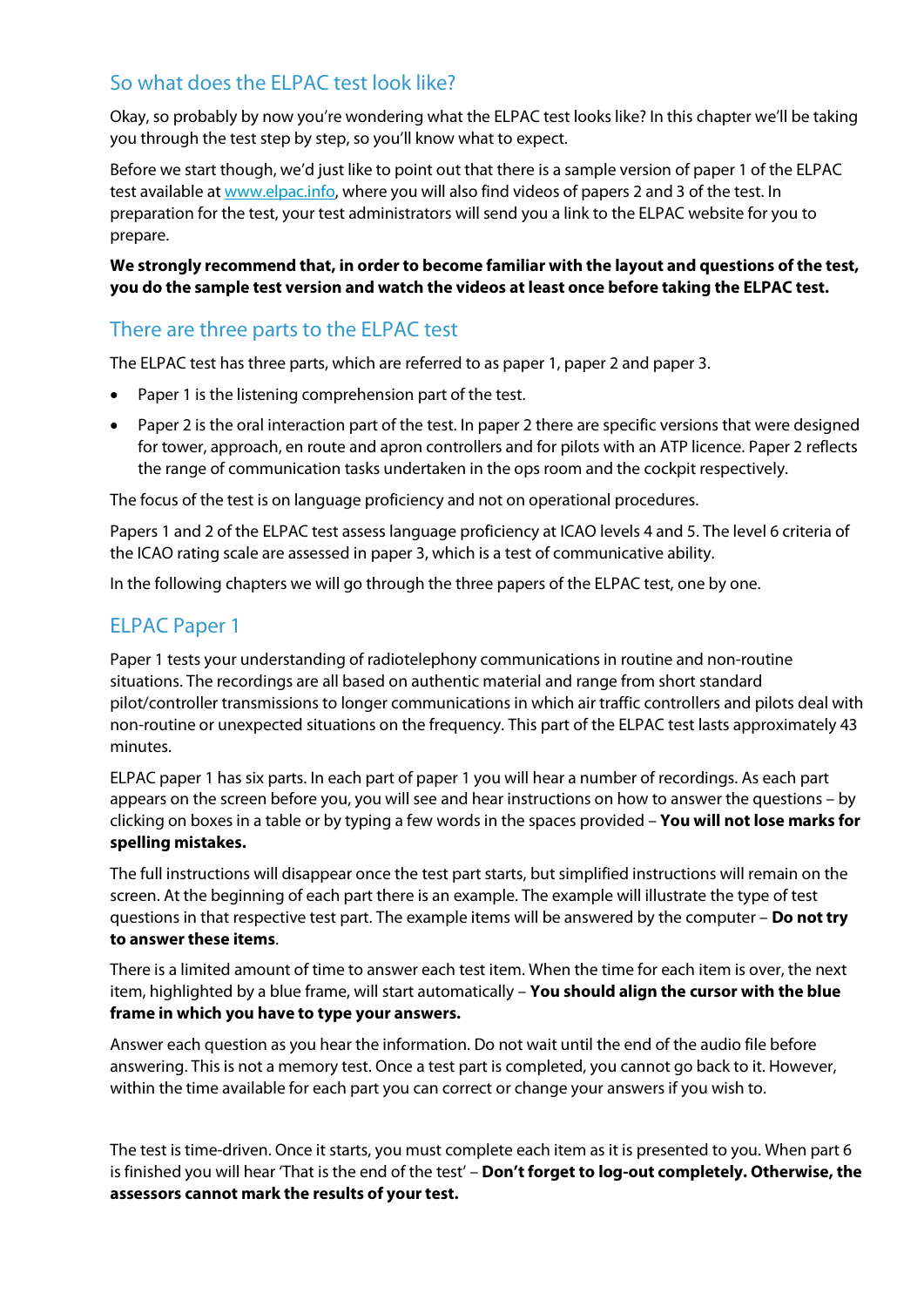## Paper 1, part 1

In this part of the test you hear short transmissions and then type your answer – by typing a few digits (sometimes a short word will be required). Items for this part will be presented on one screen.

## Paper 1, part 2

In this part of the test you will see the instructions given by a controller. You will then hear the readback given by the pilot and must decide if the readback<sup>[1](#page-6-0)</sup> was correct. There will be one or two correct answers (out of three options). The maximum number of checkmarks  $(\sqrt{})$  in the table is not specified. Items for this part will be presented on one screen.

## Paper 1, part 3

In this part of the test there are four audio files (one for the example items and the remaining three for the test items). Each audio file has three questions and these will be presented on a separate screen.

## Paper 1, part 4 **(ELPAC ATC only)**

In this part of the test you will hear a number of audio files. You will then be asked to type the appropriate flight level(s) into the table cells. Not all cells will require an answer. The number of answers required will not be specified. Items for this test part will be presented on one screen.

## Paper 1, part 4 **(ELPAC Pilot only)**

In this part of the test you will hear six audio files of ATIS messages (one for the example and five for the test items). Each ATIS message has three questions. The first two questions require you to type a few digits (sometimes a short word will be required). The third question requires a short sentence or phrase. Items for this test part will be presented on one screen.

## Paper 1, part 5

In this part of the test there will be four audio files (one for the example item and the remaining three for the test items). The audio files are longer and more complex than those found in part 3. Each audio file has five questions and these will be presented on a separate screen.

#### Paper 1, part 6

1

In this part of the test there will be four audio files (one for the example item and the remaining three for the test items). These are longer and more complex than those found in parts 3 and 5. Each audio file has five questions and these will be presented on a separate screen.

<span id="page-6-0"></span><sup>1</sup> Note: in their readback pilot and controllers often omit the "decimal" e.g. 135560 instead of 135.560. This is not considered a fault as long as all the numbers are correct.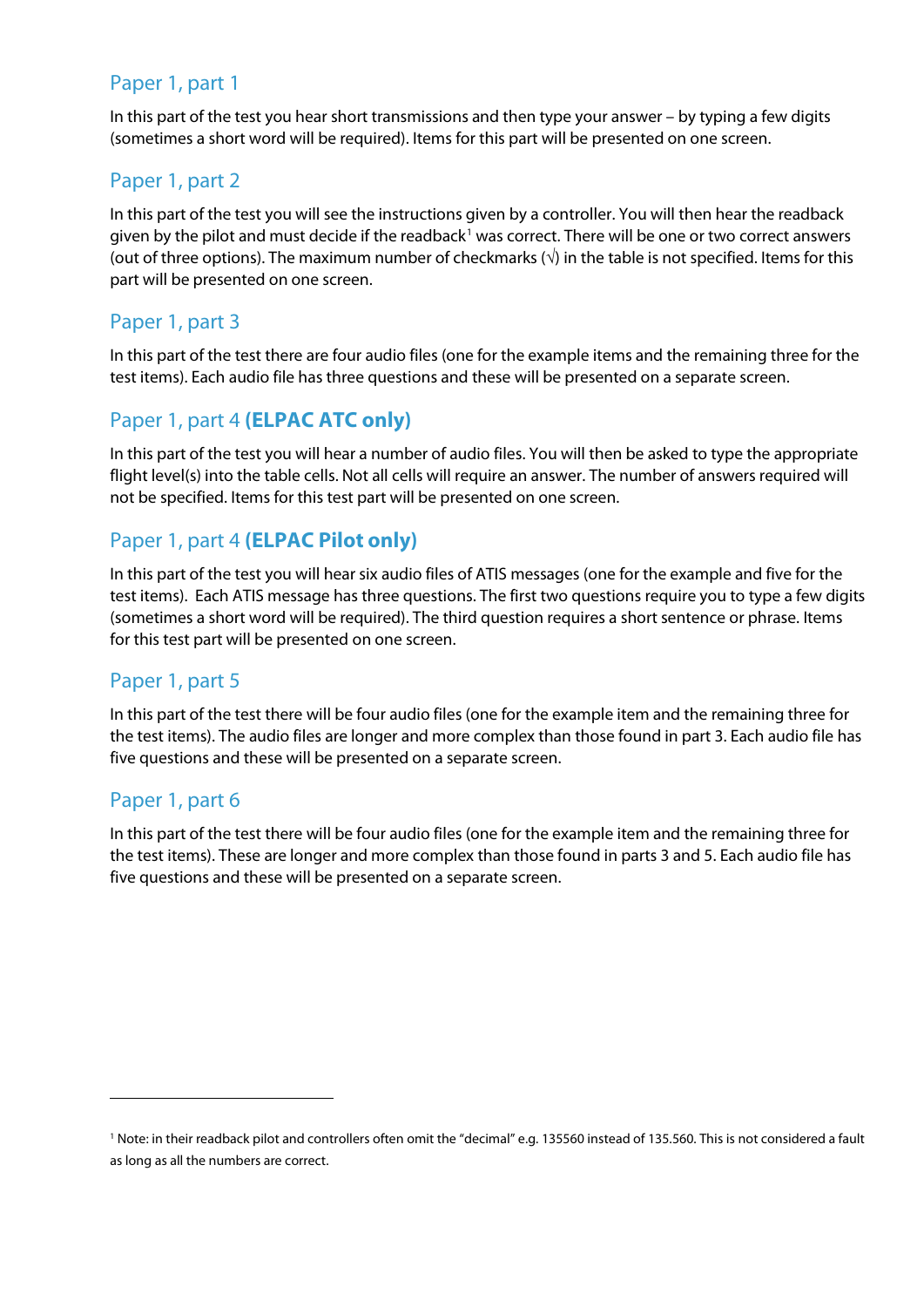## Tips for ELPAC paper 1 test takers

- Make sure that you become familiar with the instructions for each part of paper 1 and the type of answer you are expected to give.
- Read carefully the questions (items), particularly for parts 3, 5 and 6 and especially if the question begins with 'Who', 'What', 'Why', 'Where', 'When' or 'How' and respond appropriately.
- This is a listening test so listen carefully. Do not assume that the pilot/controller will do something because 'that's the obvious thing to do'.
- The questions are deliberately spaced to give you time to type the response before you hear the relevant piece of information for the next question.
- Do not listen to the complete transmission before you start to answer the questions **this is not a memory test**. Type the answer as you hear the required information which is presented in a logical sequence.
- Your phraseology is not part of the assessment, this is considered an operational competency. Phraseology is needed in ELPAC to make you feel comfortable, to build an operational, to provide a scenario for the next task and to allow you to demonstrate code switching (switching between phraseology and non-coded plain language)

## ELPAC Paper 2

Paper 2 test your oral interaction skills and requires you to demonstrate:

- appropriate use of standard ICAO phraseology;
- switching between standard ICAO phraseology and plain English;
- making an appropriate response to a message;
- resolving misunderstandings;
- dealing effectively with the pilot/controller relationship;
- negotiating a developing unusual situation;
- making a verbal report in plain English
- give opinions;
- putting forward arguments;
- evaluating (advantages & disadvantages);
- speculating;
- hypothesising;
- speaking about aviation topics.

Paper 2 of the test lasts approximately 20 minutes.

#### **To achieve a licence endorsement, it is necessary to obtain at least a level 4 in both paper 1 and paper 2. There is no accumulative score. The lowest level achieved, in either paper 1 or paper 2, is the final assessment.**

Paper 2 is divided into three tasks (task 1a & 1b, task 2 and task 3) and involves both face to face and nonvisual communication.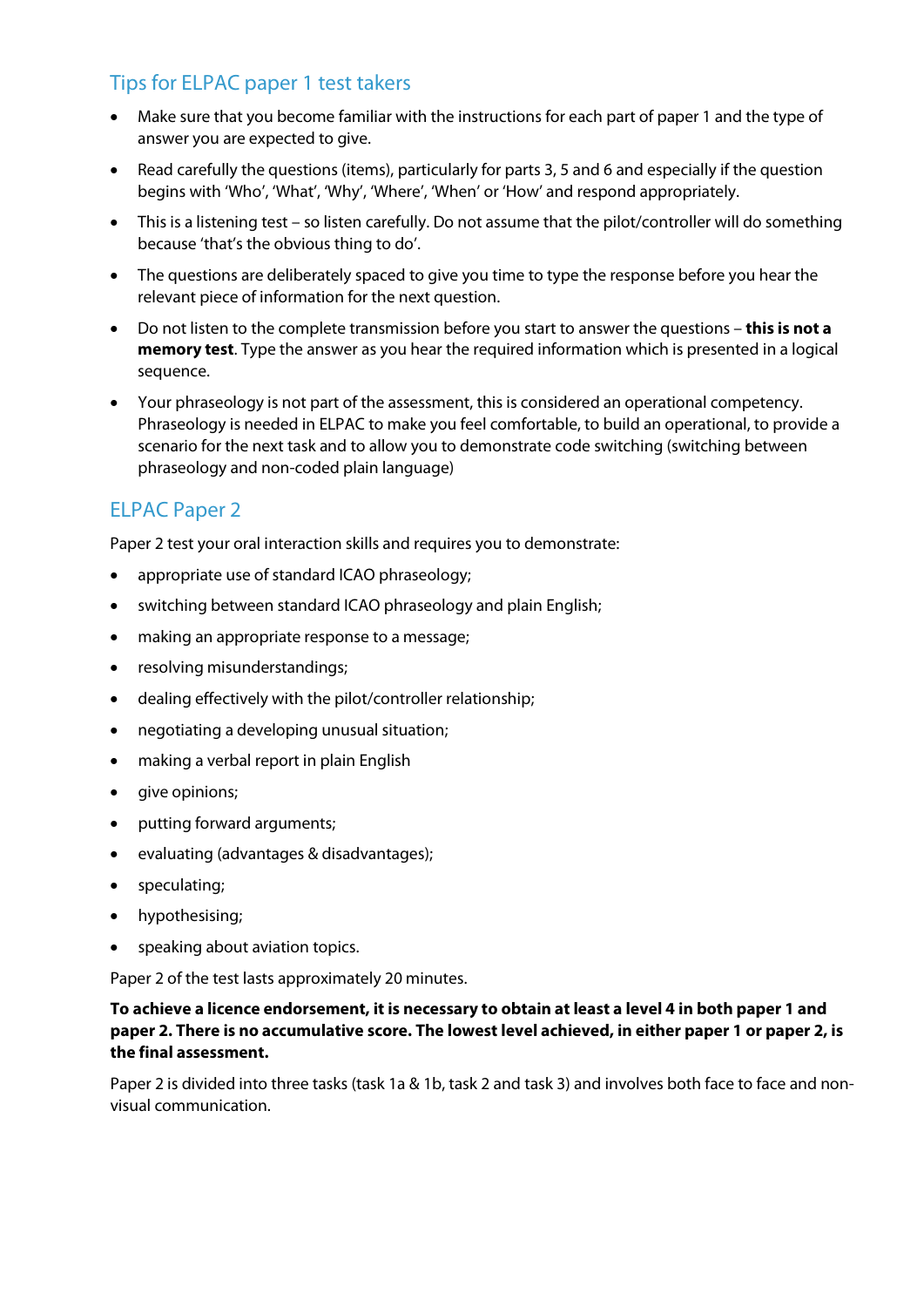## Paper 2, task 1a (**ELPAC ATC only**, 6 – 8 minutes)

In task 1a you will play the role of the air traffic controller communicating with a number of aircraft, as played by one of the examiners. There will be no visual contact between you and the assessor. You will have to respond to each transmission, using either ICAO standard phraseology whenever appropriate, or plain English. You will have a chart with information necessary for the task. This can be a map of the apron or of the sector that is used in the role play. You will be allowed to make notes on the chart provided. Remember, you are being assessed on your language proficiency, **not** your skills as a controller.

#### **Your use of ICAO standard phraseology will not assessed.**

## Paper 2, task 1a (**ELPAC Pilot only**, 6 – 8 minutes)

In task 1a you will play the role of a pilot communicating with ATC, as played by one of the assessors. There will be no visual contact between you and the examiner. **You will have to respond to transmission for your aircraft only**, using either ICAO standard phraseology whenever appropriate, or plain English. You will have a prompt with information necessary for the task. This can be a flight plan, a load sheet or an airport map. You will be allowed to make notes on the chart provided. Remember, you are being assessed on your language proficiency, **not** your airmanship skills.

#### **Your use of ICAO standard phraseology will not assessed.**

## Paper 2, task 1b (3 - 4 minutes)

This is a face-to-face task in which you give a verbal report on the events in task 1a to the assessor, who is now playing the role of your superior. You can use the chart and your notes, and may be asked to clarify some points in your report.

## Paper 2, task 2 (3 - 4 minutes)

This is a face to face task with an assessor, in which the discussion is based on an aviation photograph. First you will be asked to describe the picture. After, you may be asked follow-up questions about the picture.

## Paper 2, task 3 (4 - 5 minutes)

This is a face to face task with an assessor in which the discussion is based on aviation issues in a broader context. You will be asked to give your opinion on general aviation topics. But again, keep in mind that **you will not be assessed on what you think**, but on how well you can express yourself in English.

## Tips for ELPAC paper 2 test takers

In task 1 listen carefully to the transmissions and respond as you see fit. Make a complete and accurate report about the unusual situation. The assessor may ask for clarification on some points.

In tasks 2 and 3 – answer all questions as fully as possible. You will not be assessed on what you think but on how well you can express yourself in English.

It is important that you relax and speak as confidently as you can. It is your responsibility as the test taker to participate in the conversation to the best of your ability.

You can only be assessed on what you say. If you do not say very much, then you risk being assessed at a level below your true proficiency – because you did not demonstrate the level of language you are normally capable of producing.

Remember, ELPAC is a high-stakes test. The security of the test is paramount. In your own interest, avoid discussing the test items and tasks with colleagues.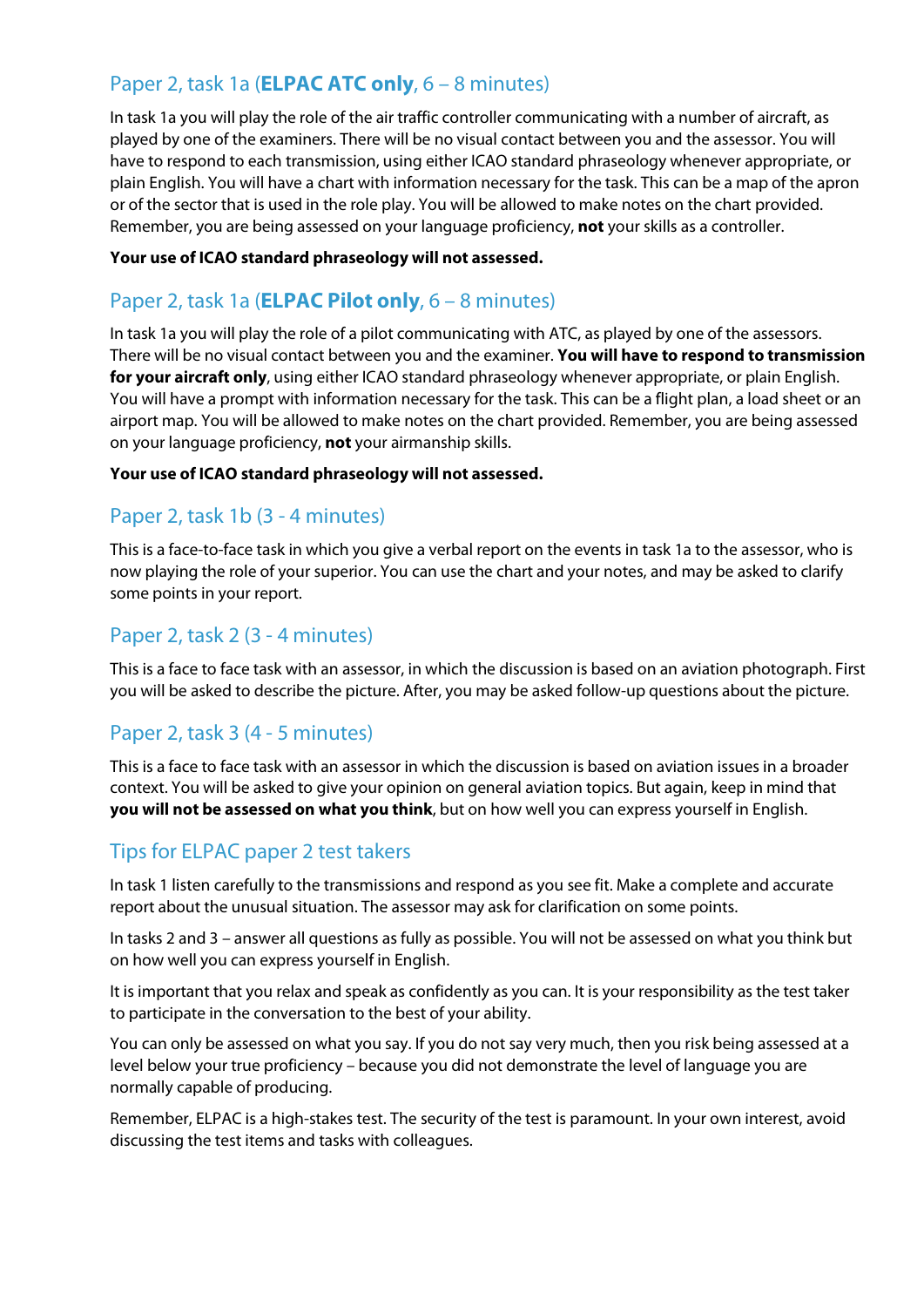**You are not allowed to bring into the examination room mobile phones, sound recording devices and similar electronic equipment or to take notes about the content of the test. Do not talk with anybody in the room except the invigilator/assessors(s).**

## ELPAC Paper 3

In order to be able to take the ELPAC level 6 test, paper 3, you must first demonstrate your proficiency in speaking English by passing the ELPAC test at level 5.

## General Information about ELPAC paper 3

ELPAC paper 3 (level 6) has been developed as an add-on to the existing ELPAC test. It was designed for licensed or certified operational air traffic controllers and pilots with an ATP licence and reflects the range of communicative tasks of their work environment. The focus of ELPAC paper 3 is on communicative proficiency – the ability to negotiate meaning successfully – rather than on language proficiency or operational procedures.

ELPAC paper 3 has the format of an oral interview. The tasks require you to:

- identify misunderstandings;
- successfully resolve misunderstandings;
- deal effectively with the controller/pilot relationship by asking and clarifying;
- successfully negotiate meaning;
- understand idiomatic language;
- avoid using idiomatic language;
- identify ambiguity;
- avoid ambiguity;
- accommodate a weaker speaker by adapting the level of language to that of the interlocutor.

Paper 3 lasts approximately 20 minutes and provides a context appropriate to your general experience in aviation.

The focus of paper 3 is on communicative proficiency in aeronautical communication and, more specifically, the following three aspects:

- ambiguity:
- accommodation;
- idiomatic language.

## Description of the structure of ELPAC paper3

There are four tasks in ELPAC paper 3 that all involve face to face communication only.

## Paper 3, task 1

In task 1 you will be given two pictures and will be asked to describe and compare the pictures. Then you will hear an audio of somebody describing one of the pictures. After, you will be asked to identify which one of the pictures the person in the audio file was describing and to explain why. You will also be asked a question about aviation in a broader context.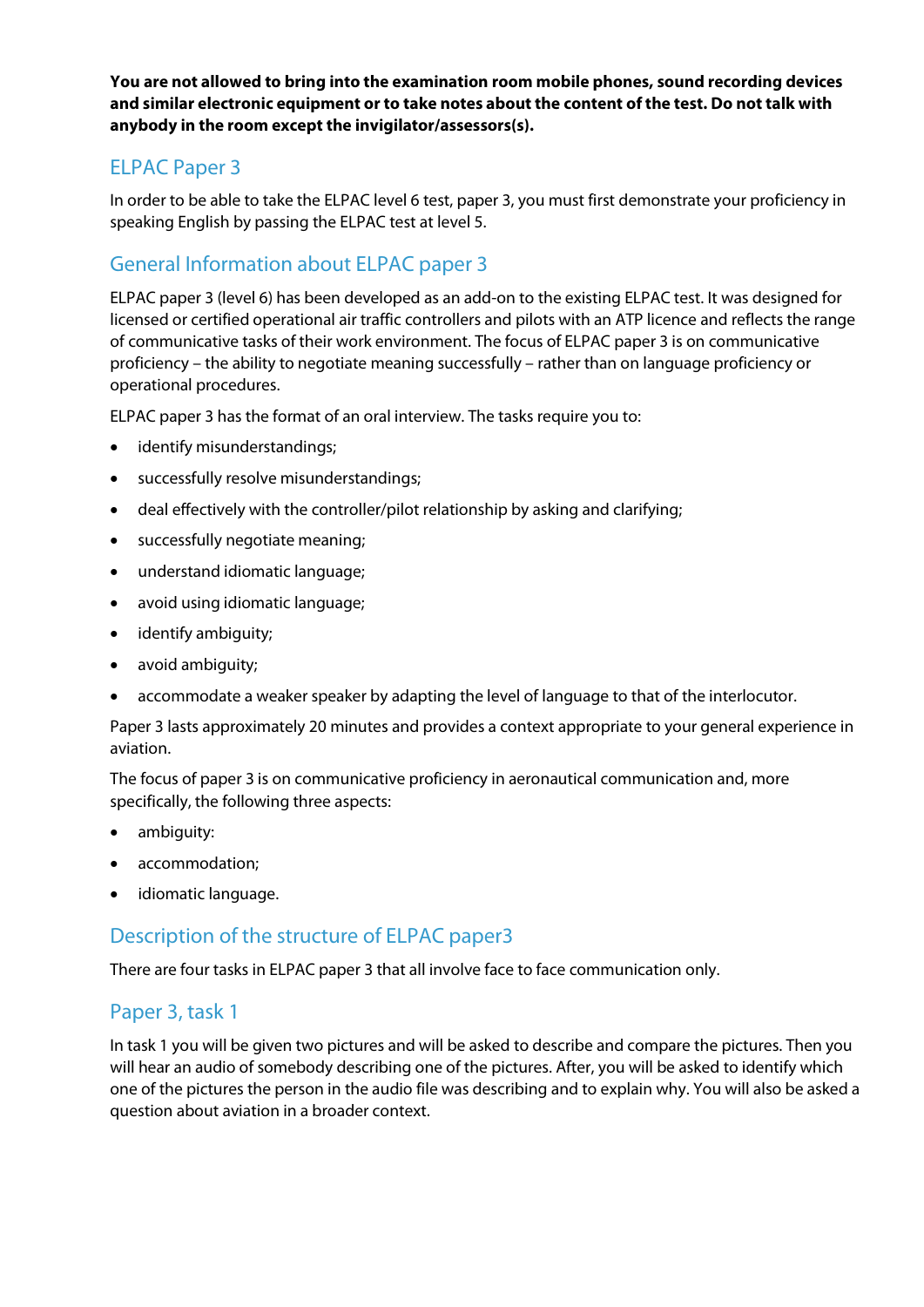## Paper 3, task 2

In task 2 you will hear an audio file of a radiotelephony communication. There is a misunderstanding in the audio file and the assessors will ask you if you can explain what the misunderstanding is. After, you will be asked to give a summary, in your own words, about what happened in the audio file. But, you will be asked to give the summary as though you were talking to somebody who knows little about aviation and doesn't speak English very well or from a different cultural background.

#### **What is paraphrasing?**

If somebody does not understand what you are saying, it is not necessarily because they lack the intellectual faculty or because their hearing is impaired. They may simply not be familiar with the words you use or the structures of the sentences. In the worst case, their language ability will not even allow them to explain that they do not understand.

That is when you need to paraphrase: 'to paraphrase' means to repeat something said using different words, in a simpler or shorter form, that makes the original meaning clearer without changing the original sense of what you wanted to say.

## Paper 3, task 3

In task 3 you will hear another audio file of a radiotelephony communication. There is a misunderstanding in the audio file and the assessors will ask you if you can explain what the misunderstanding is. After, you will be asked to give a summary, in your own words, about what happened in the audio file. But, you will be asked to give the summary as though you were talking to somebody who knows little about aviation and doesn't speak English very well or from a different cultural background.

#### **What is accommodation in language?**

Accommodation is very similar to paraphrasing. If somebody does not understand what you are saying, it is up to you – as the more proficient speaker – to apply strategies that will ensure successful communication. Accommodation can happen on all levels of language. Perhaps it already helps if you try to neutralise a heavy accent or to speak more clearly or slowly. It may also require you to use simpler words or to use less complex sentence structures.

## Paper 3, task 4

In task 4 you will hear another audio file of two speakers in an informal setting, talking about an incident in the ops room or the cockpit. After the audio file ends, you will be asked a number of questions about what you hear in the recording. There are a few idiomatic expressions in the audio file that you hear. You should be prepared to be able to explain the meaning of these idioms in your own words.

#### **What is an idiom, what is idiomatic language?**

An idiom is an expression of which the meaning is different from the meaning of the individual words. The meaning of the idiom can therefore not necessarily be deducted from the meaning of the individual words. That is why idioms are so hard to learn in a foreign language. That is also why you should try to avoid using idioms when speaking to a less proficient speaker. Here is an example:

'Ben kicked the bucket recently.' The idiom 'to kick the bucket' means 'to die'. This specific meaning cannot be derived from the meanings of 'kick' and 'bucket'.